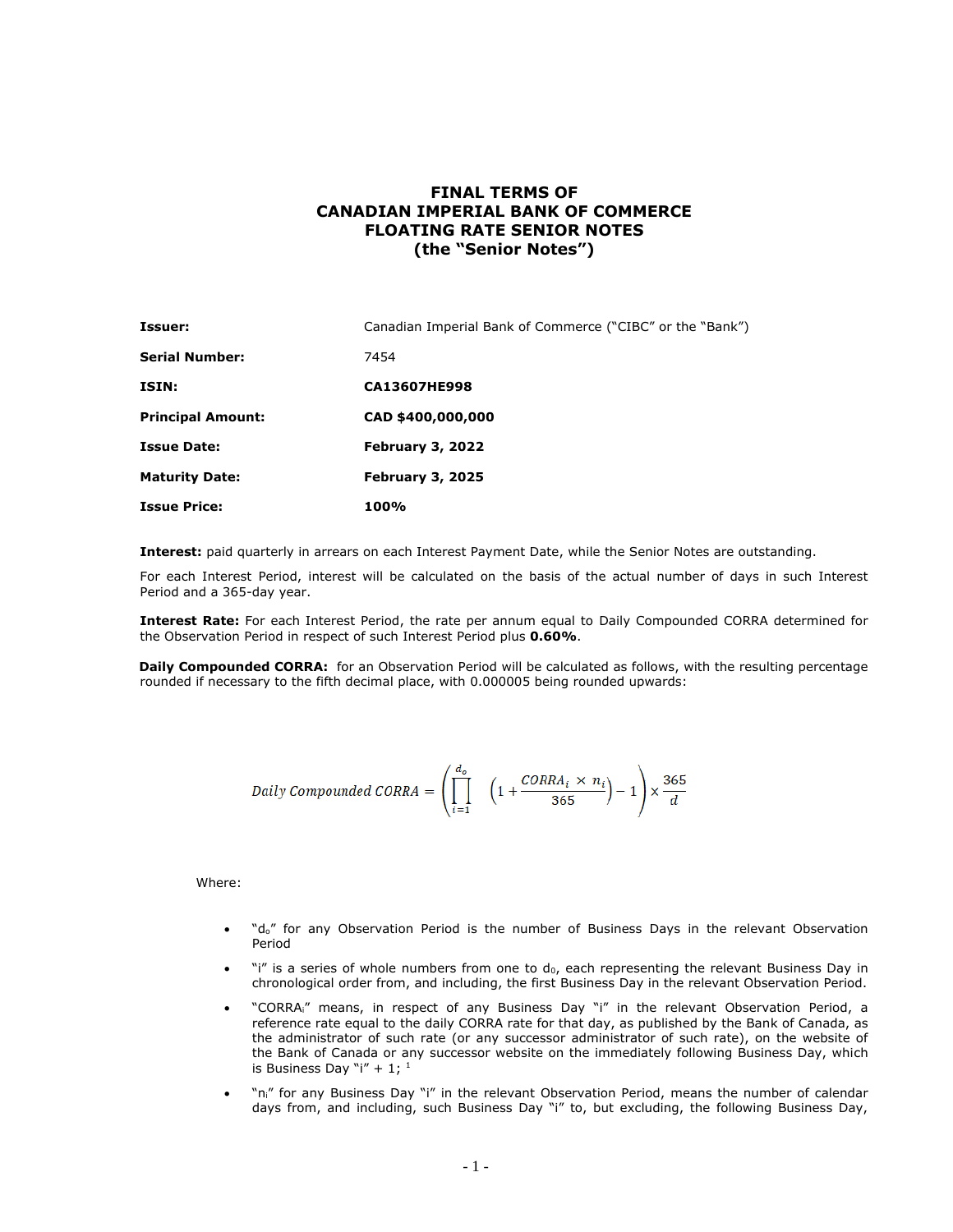which is Business Day "i"  $+1$ 

• "d" is the number of calendar days in the relevant Observation Period

**Interest Period:** means each period from, and including, one Interest Payment Date to, but excluding, the next following Interest Payment Date, except that the initial Interest Period shall commence on, and include, the Issue Date, and the final Interest Period will end on, but exclude, the Maturity Date.

**Observation Period:** in respect of each Interest Period, the period from, and including, the date two Business Days preceding the first date in such Interest Period to, but excluding, the date two Business Days preceding the Interest Payment Date.

**Interest Payment Dates:** the 3<sup>rd</sup> day of each February, May, August, and November of each year in which the Senior Notes are outstanding, commencing **May 3rd, 2022**.

If a day that would otherwise have been an Interest Payment Date is not a Business Day, that Interest Payment Date will be the first following day that is a Business Day unless that day falls in the next calendar month, in which case that Interest Payment Date will be the first preceding day that is a Business Day.

**Status:** The Senior Notes will be direct unsecured liabilities of CIBC ranking pari passu with all other unsecured and unsubordinated debt of CIBC. The Senior Notes do not constitute deposits that are insured under the CDIC Act.

**Bail-inable:** The Senior Notes are bail-inable notes subject to conversion in whole or in part – by means of a transaction or series of transactions and in one or more steps – into common shares of the Bank or any of its affiliates under subsection 39.2(2.3) of the CDIC Act and to variation or extinguishment in consequence ("bail-in conversion"). Despite any other terms of the Senior Notes or laws governing the Senior Notes or any other agreement, arrangement or understanding with respect to the Senior Notes, each holder or beneficial owner of a Senior Note is bound by the CDIC Act, including the bail-in conversion, is subject to the application of the laws of the Province of Ontario and the federal laws of Canada applicable therein in respect of the operation of the CDIC Act with respect to the Senior Notes, and attorns to the jurisdiction of the courts in the Province of Ontario. For a description of Canadian bank resolution powers and the consequent risk factors attaching to the Senior Notes reference is made to

https://www.cibc.com/content/dam/about\_cibc/investor\_relations/pdfs/debt\_info/disclosures/canadian-bail-inwebsite-disclosure-en.pdf which information is hereby incorporated by reference.

**Subsequent Holders:** Each holder or beneficial owner of a Senior Note that acquires an interest in the Senior Note in the secondary market and any successors, assigns, heirs, executors, administrators, trustees in bankruptcy and legal representatives of any such holder or beneficial owner shall be deemed to acknowledge, accept, agree to be bound by and consent to the same provisions specified in the Senior Note to the same extent as the holders or beneficial owners that acquire an interest in the Senior Note upon its initial issuance, including, without limitation, with respect to the acknowledgement and agreement to be bound by and consent to the terms of the Senior Note related to the bail-in regime.

**Events of Default:** Non-payment of principal and interest when due for a period of 30 business days and acts of insolvency. Default rights may not be exercised where an order has been made pursuant to s. 39.13(1) of the CDIC Act in respect of the Bank. The Senior Notes will remain subject to bail-in conversion until repaid in full.

**Business Day:** Any day on which commercial banks are open for business (including dealings in foreign exchange and foreign currency deposits) in Toronto, Canada.

**Discharge:** CIBC will be discharged from its obligations under a Senior Note by paying to the holder or beneficial owner of the Senior Note all amounts stated to be payable on the terms set out herein. CIBC reserves the right to require surrender of the Senior Note to CIBC prior to making any final payment hereunder.

**Book Entry Only System:** The Senior Notes will be evidenced by a single global note held by CDS, or its nominee on its behalf, as registered holder of the global note. Registration and transfers of interests in the Senior Notes will be made only through the Book Entry Only system of CDS. The Senior Notes must be purchased either directly or indirectly through a participant in the CDS Book Entry Only system. Subject to certain limited exceptions, no holder will be entitled to any certificate or other instrument from CIBC or CDS evidencing the ownership thereof, and no holder will be shown on the records maintained by CDS except through an agent who is a participant of CDS.

**Severability:** Each provision of a Senior Note shall be treated as separate and distinct and if any provision a Senior Note is held to be unenforceable or invalid for any reason, it shall be modified, to the fullest extent permitted by law, in order to achieve, to the extent possible, the intent of CIBC and the holder or, if unable to be